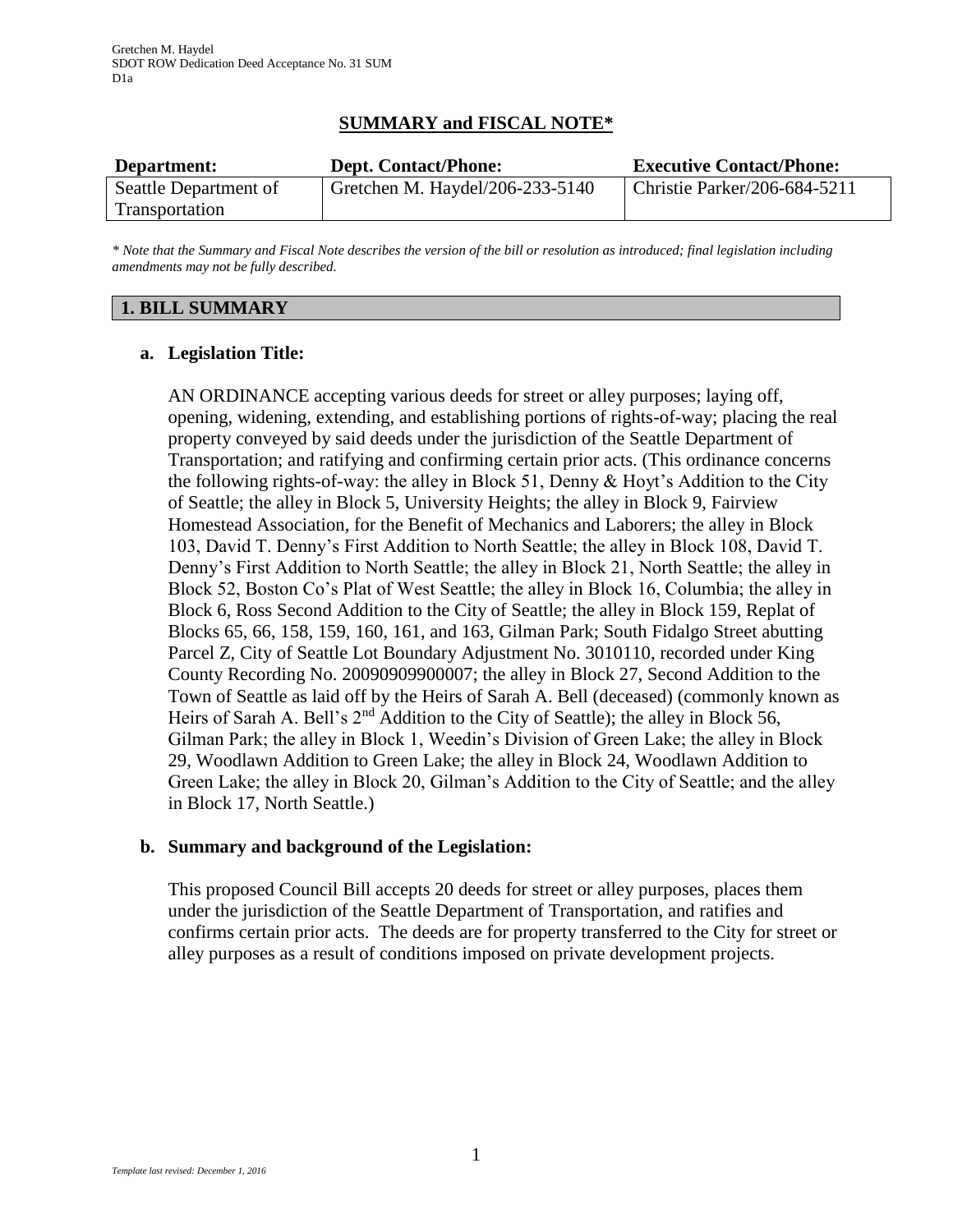### **2. CAPITAL IMPROVEMENT PROGRAM**

**a. Does this legislation create, fund, or amend a CIP Project? \_\_\_ Yes** √ **No**

#### **3. SUMMARY OF FINANCIAL IMPLICATIONS**

- **a.** Does this legislation amend the Adopted Budget? \_\_\_ Yes  $\sqrt{\ }$  No
- **b. Does the legislation have other financial impacts to the City of Seattle that are not reflected in the above, including direct or indirect, short-term or long-term costs?**

The costs associated with implementing this ordinance, for example, maintaining the newly-acquired rights-of-way, have been anticipated in the 2017 budget.

**c. Is there financial cost or other impacts of** *not* **implementing the legislation?**

None.

#### **4. OTHER IMPLICATIONS**

#### **a. Does this legislation affect any departments besides the originating department?**

Yes. The Department of Construction and Inspections evaluates the building development projects and determines the conditions that must be met pursuant to the City's Land Use Code and the Seattle Right of Way Manual with respect to the dedication of these deeds to the City.

**b. Is a public hearing required for this legislation?**

No.

**c. Does this legislation require landlords or sellers of real property to provide information regarding the property to a buyer or tenant?**

No.

**d. Is publication of notice with** *The Daily Journal of Commerce* **and/or** *The Seattle Times* **required for this legislation?**

No.

**e. Does this legislation affect a piece of property?**

Yes.